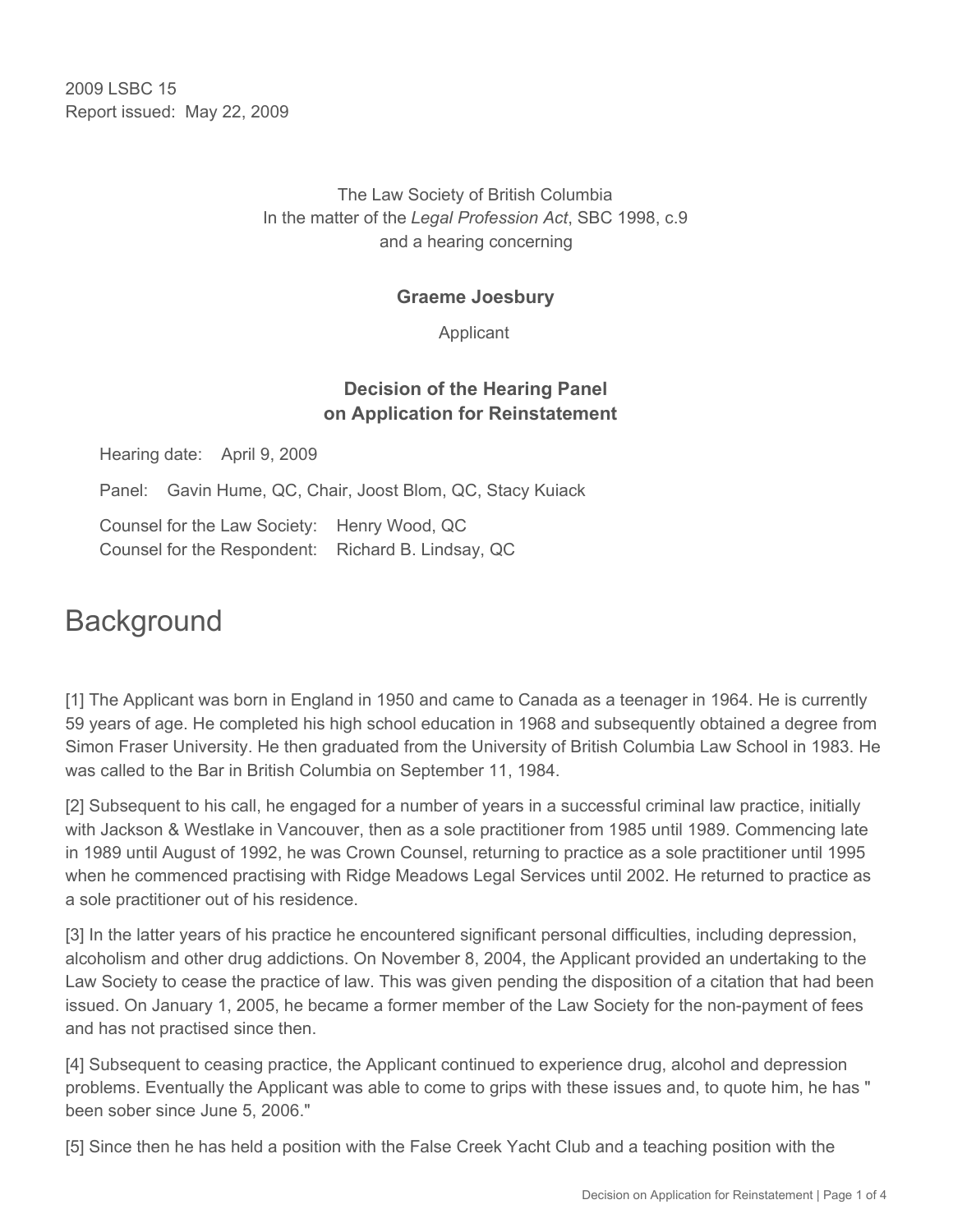Jiangnan University ? Lambton College in China. At the time of the hearing he was working as a case-worker at Harbour Lights.

[6] He has also taken treatment for his dependencies and depression. He has received assistance from Mr. Lacroix of the Lawyers Assistance Program. He has volunteered at the Vancouver Museum in the Anthropology Department as well as for the Salvation Army. He exercises regularly.

[7] As a result of his personal difficulties, the Applicant went into bankruptcy in August 2006. He was discharged in May of 2007.

[8] We also heard from his sponsor at Alcoholics Anonymous where he regularly attends. He meets regularly with his sponsor.

[9] We received a number of letters of recommendation, which we have reviewed. A number of them were from lawyers who interacted with the Applicant when he was in active practice. They described him as diligent and conscientious counsel prior to the onset of the difficulties discussed above. Those lawyers indicated that they supported his application for reinstatement, assuming he has come to grips with his personal difficulties.

[10] We also received other letters of recommendation from a variety of sources, which we reviewed.

[11] In addition, we were provided with, and reviewed, a number of medical reports. The most recent report, dated October 26, 2008, indicated that the Applicant was doing very well. It further indicated that he was attending group therapy almost daily with Alcoholics Anonymous. The report discussed the fact that the Applicant understands that he cannot drink and that his health has improved considerably. The report expressed the opinion that, with the Applicant's continued effort, he would continue to do quite well.

[12] The Applicant indicated in his evidence that he is now attending Alcoholics Anonymous on a weekly basis as well as meeting regularly with his sponsor. He continues to take medication under the guidance of his personal physician for his depression.

# Decision

[13] At the conclusion of the evidence, and after submissions from counsel and a review of the materials described briefly above, this Panel indicated that it was prepared to see the Applicant reinstated if appropriate conditions could be developed. Having reviewed the letters of reference and the evidence, we were satisfied that the Applicant met the requirement of Section 19(1) of the *Legal Profession Act* in that he was a person of good character and repute and was fit, again, to become a barrister and solicitor. However, we wanted to ensure that he remained fit. Counsel very helpfully provided us with some proposed conditions and a suggested Monitoring Agreement.

[14] We have had the opportunity to review the proposed conditions and Monitoring Agreement. We attach as Appendix A the conditions that we recommend be entered into by the Applicant in order to be reinstated as a member. One of the conditions requires that the Applicant enter into a Monitoring Agreement with his attending physician. We attach, as Appendix B, the Monitoring Agreement that the Applicant should enter into in order to be reinstated as a member. In our view, the conditions and Monitoring Agreement (Appendices A and B) are consistent with the medical recommendations which we have reviewed.

[15] We have concluded that if the Applicant enters into the conditions (attached as Appendix A) and the Monitoring Agreement (attached as Appendix B), he should be reinstated as a member of the Law Society of British Columbia and be permitted to practice as outlined in the conditions.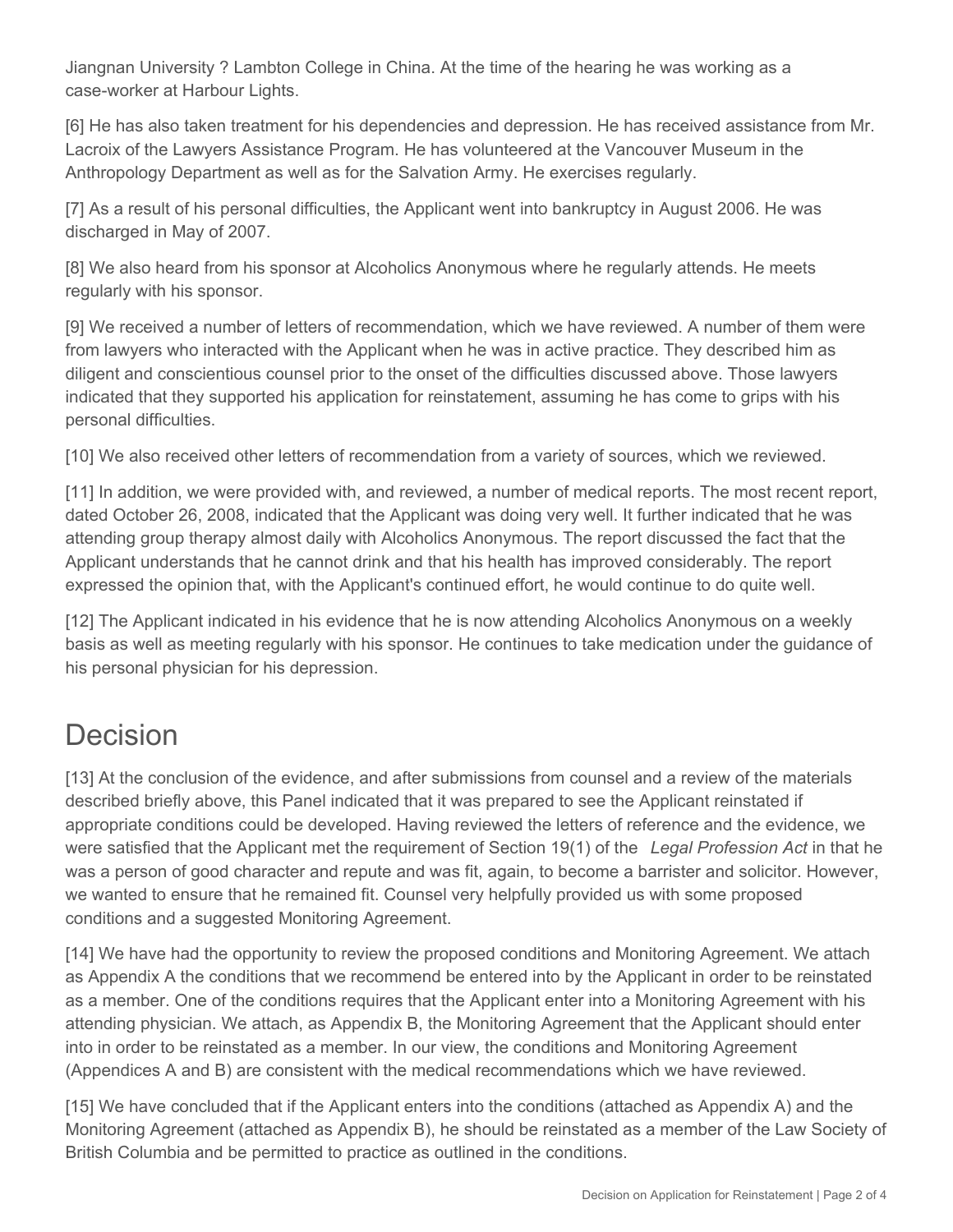[16] We did not receive any submissions on costs and, as a result, are not in a position to make an order with respect to costs. If counsel are unable to resolve the issue of costs, we will deal with this matter at a later date.

-- page break --

### APPENDIX A

### PROPOSED CONDITIONS

1. Abstain from alcohol and cocaine and any other illicit substances.

2. Attend regularly at AA, maintaining regular contact with your AA sponsor.

3. Take anti-depressant medication as directed by your family physician or psychiatrist.

4. For the first 12 months after reinstatement, attend upon your family physician once each month and authorize him/her to communicate promptly to the Law Society (Attention: Manager, Member Services and Credentials) and to the Lawyers Assistance Program (LAP) any slip in substance abuse or apparent depression. After the first 12 months, and if recommended or approved by your family physician, your attendance upon your family physician can be reduced to a quarterly attendance. The attendance upon your family physician can end after two years if recommended or approved by your family physician. You must provide to the Law Society confirmation of those instructions to your doctor.

5. Advise the Law Society promptly of the identity and contact information for your new family physician should you stop dealing with Dr. Horricks. Any such change will require fresh instructions in accordance with condition #4.

6. Enter into a monitoring agreement at your expense, if necessary, with Dr. Horricks or any other doctor acceptable to the Credentials Committee of the Law Society in a form of agreement substantially similar to the form attached hereto, or as otherwise agreed to by the Credentials Committee.

7. Do not engage in any area of legal practice other than criminal law, except with the permission of the Credentials Committee.

8. Arrange for five lawyers who carry on active practice in criminal law within the same geographic area in which you practise who will commit in writing to notify the Credentials Committee if your behaviour raises any concerns for them related to:

- (a) your professional conduct; or
- (b) any apparent depression or substance abuse.

9. Upon a request from Mr. Joesbury, supported by his family physician, the conditions may be modified by the Credentials Committee as it sees fit. If such modification is requested by Mr. Joesbury and supported by his family physician, the Credentials Committee, in considering such a request, may select a doctor of its choice to provide independent advice to the Credentials Committee in order to assist it in its consideration of the request.

-- page break --